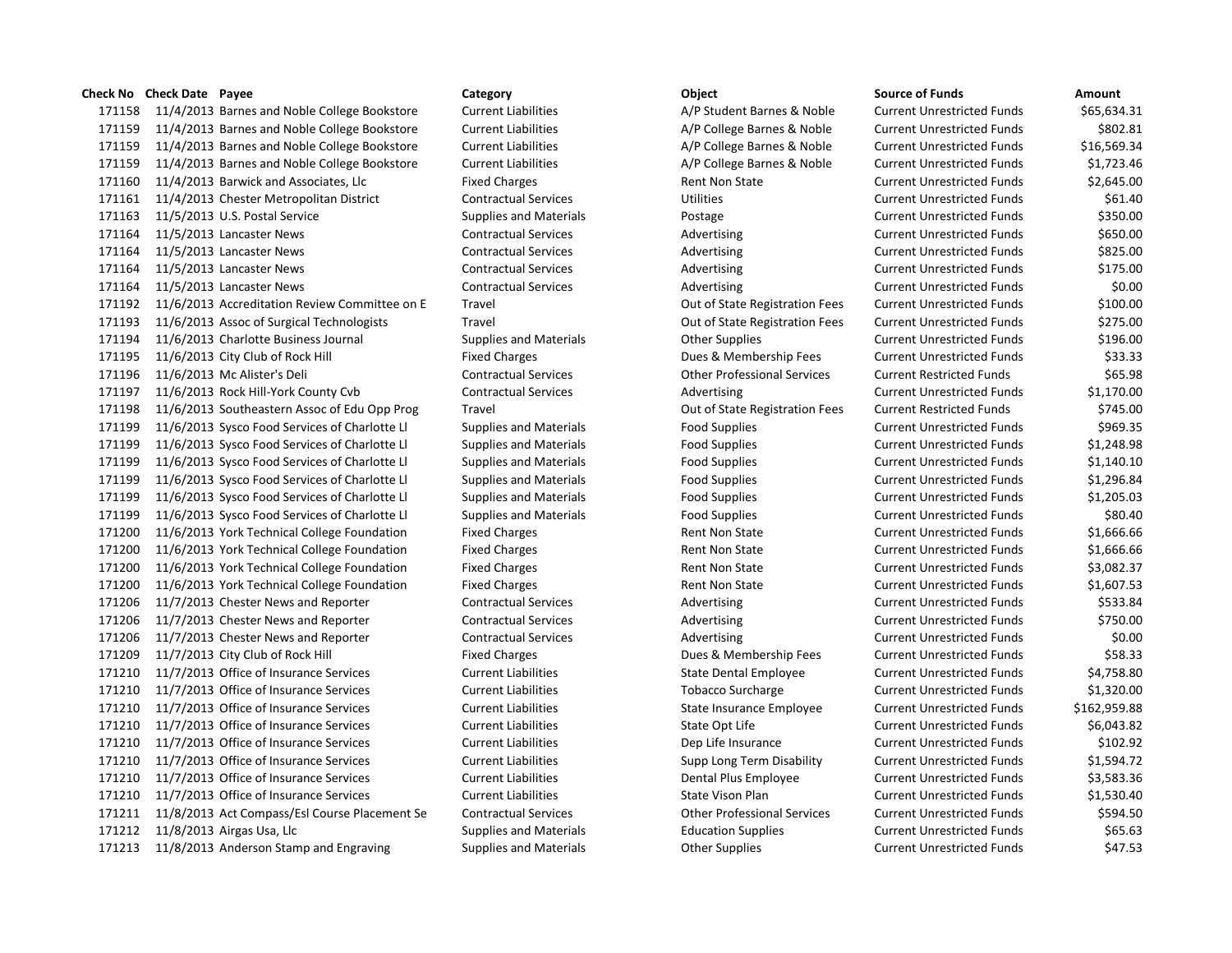11/8/2013 Baker and Taylor Equipment Library Books, Maps & Film Current Unrestricted Funds \$30.76 11/8/2013 Baker and Taylor Equipment Library Books, Maps & Film Current Unrestricted Funds \$11.25 11/8/2013 Baker and Taylor Equipment Library Books, Maps & Film Current Unrestricted Funds \$357.79 11/8/2013 Baker and Taylor Equipment Library Books, Maps & Film Current Unrestricted Funds \$19.96 11/8/2013 C C Dickson Contractual Services General Repair Current Unrestricted Funds \$2.59 11/8/2013 C C Dickson Contractual Services General Repair Current Unrestricted Funds \$97.07 11/8/2013 Canon Solutions America Inc Supplies and Materials Photocopy Supplies Current Unrestricted Funds \$97.16 11/8/2013 Canon Solutions America Inc Fixed Charges Leased To Own Equip Current Unrestricted Funds \$352.75 11/8/2013 Canon Solutions America Inc Fixed Charges Leased To Own Equip Current Unrestricted Funds \$32.81 11/8/2013 Canon Solutions America Inc Fixed Charges Leased To Own Equip Current Unrestricted Funds \$440.34 11/8/2013 Carrier Corporation Contractual Services General Repair Current Unrestricted Funds \$6,952.05 11/8/2013 City of Rock Hill Supplies and Materials Fuel Current Unrestricted Funds \$1,227.48 171220 11/8/2013 City of Rock Hill Supplies and Materials Fuel Fuel Current Unrestricted Funds \$737.33 11/8/2013 Clegg's Termite & Pest Control Contractual Services Other Contractual Services Current Unrestricted Funds \$36.00 171221 11/8/2013 Clegg's Termite & Pest Control Contractual Services Other Contractual Services Current Unrestricted Funds \$30.00 171221 11/8/2013 Clegg's Termite & Pest Control Contractual Services Other Contractual Services Current Unrestricted Funds \$36.00 11/8/2013 Clegg's Termite & Pest Control Contractual Services Other Contractual Services Current Unrestricted Funds \$42.00 11/8/2013 Clegg's Termite & Pest Control Contractual Services Other Contractual Services Current Unrestricted Funds \$36.00 171221 11/8/2013 Clegg's Termite & Pest Control Contractual Services Other Contractual Services Current Unrestricted Funds \$48.00 171221 11/8/2013 Clegg's Termite & Pest Control Contractual Services Other Contractual Services Current Unrestricted Funds \$54.00 171221 11/8/2013 Clegg's Termite & Pest Control Contractual Services Other Contractual Services Current Unrestricted Funds \$90.00 171221 11/8/2013 Clegg's Termite & Pest Control Contractual Services Other Contractual Services Current Unrestricted Funds \$66.00 171221 11/8/2013 Clegg's Termite & Pest Control Contractual Services Other Contractual Services Current Unrestricted Funds \$124.00 171221 11/8/2013 Clegg's Termite & Pest Control Contractual Services Other Contractual Services Current Unrestricted Funds \$112.00 171221 11/8/2013 Clegg's Termite & Pest Control Contractual Services Other Contractual Services Current Unrestricted Funds \$120.00 11/8/2013 Clegg's Termite & Pest Control Contractual Services Other Contractual Services Current Unrestricted Funds \$180.00 171221 11/8/2013 Clegg's Termite & Pest Control Contractual Services Other Contractual Services Current Unrestricted Funds \$72.00 171221 11/8/2013 Clegg's Termite & Pest Control Contractual Services Contractual Services Current Unrestricted Funds \$210.00 11/8/2013 Criterion Pictures Usa Equipment Library Books, Maps & Film Current Unrestricted Funds \$150.00 11/8/2013 Ebsco Subscription Services Equipment Library Books, Maps & Film Current Unrestricted Funds \$374.04 11/8/2013 Education to Go Contractual Services Other Professional Services Current Unrestricted Funds \$130.00 11/8/2013 ESP Associates PA Permanent Improvements Fees, Arch, Eng & Other Master Plan \$3,941.25 11/8/2013 Fastenal Contractual Services Other Contractual Services Current Unrestricted Funds \$247.39 11/8/2013 Forklifts Unlimited Contractual Services Other Professional Services Current Unrestricted Funds \$182.00 11/8/2013 Fortune Academy Inc Contractual Services Other Professional Services Current Unrestricted Funds \$6,201.00 11/8/2013 Gala Affairs Party Rentals Contractual Services Other Contractual Services Current Unrestricted Funds \$575.66 11/8/2013 Gateway Supply Company Contractual Services General Repair Current Unrestricted Funds \$34.95 11/8/2013 Gateway Supply Company Contractual Services General Repair Current Unrestricted Funds \$172.42 11/8/2013 Gateway Supply Company Contractual Services General Repair Current Unrestricted Funds \$70.44 11/8/2013 Gateway Supply Company Contractual Services General Repair Current Unrestricted Funds \$493.30 11/8/2013 Gateway Supply Company Contractual Services General Repair Current Unrestricted Funds (\$465.74) 11/8/2013 Graybar Electric Co Contractual Services General Repair Current Unrestricted Funds \$102.72 11/8/2013 Graybar Electric Co Contractual Services General Repair Current Unrestricted Funds \$79.17 11/8/2013 Graybar Electric Co Contractual Services General Repair Current Unrestricted Funds \$62.60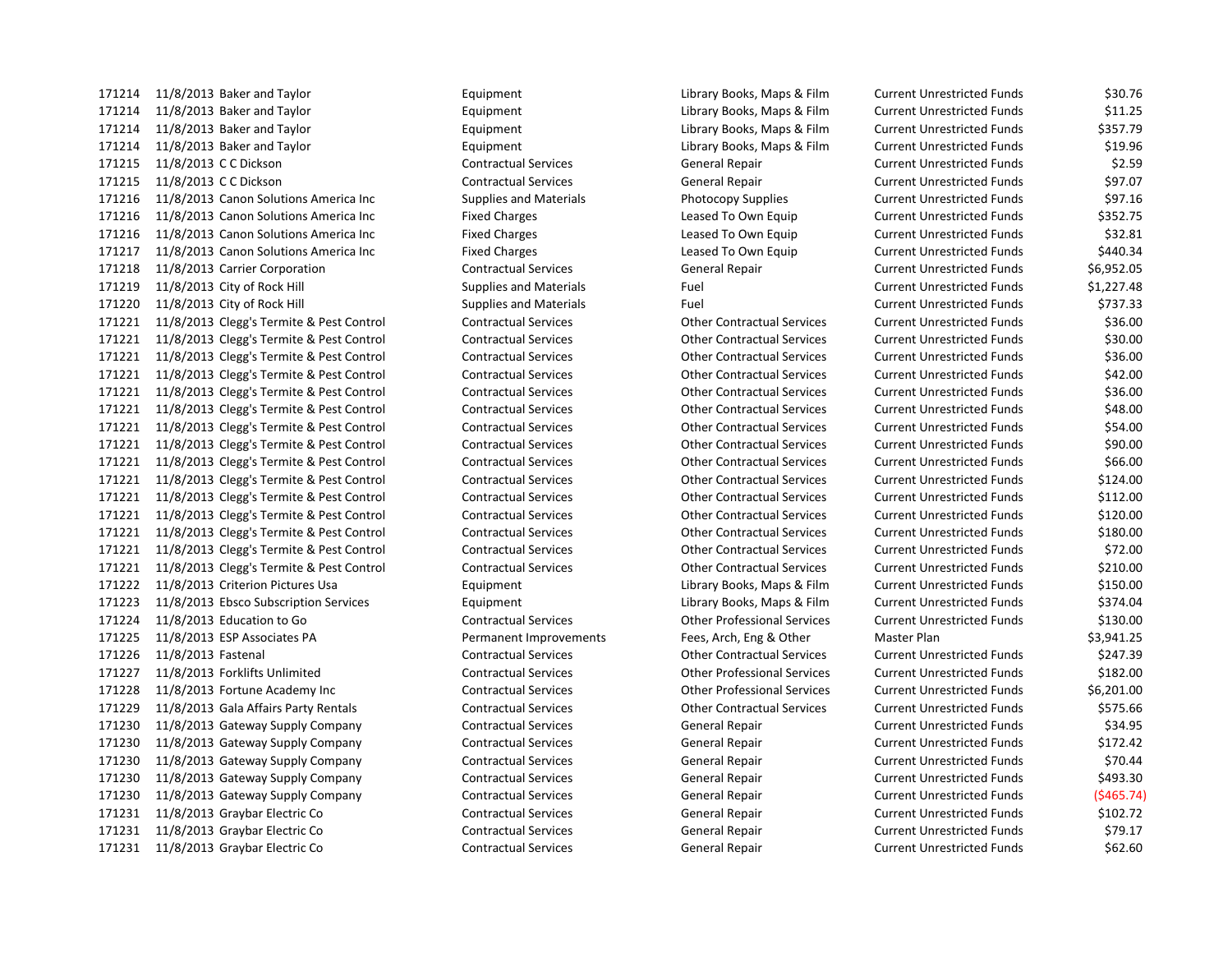11/8/2013 Graybar Electric Co Contractual Services General Repair Current Unrestricted Funds \$131.29 11/8/2013 Honey Baked Ham Company Supplies and Materials Food Supplies Current Unrestricted Funds \$140.40 11/8/2013 Honey Baked Ham Company Supplies and Materials Food Supplies Current Unrestricted Funds \$252.52 11/8/2013 Honey Baked Ham Company Supplies and Materials Food Supplies Current Unrestricted Funds \$247.50 11/8/2013 Interstate Supply Company Inc Supplies and Materials Janitorial Supplies Current Unrestricted Funds \$96.72 11/8/2013 Jacksons Kitchen Supplies and Materials Food Supplies Current Unrestricted Funds \$1,693.68 11/8/2013 Keck and Wood, Inc Permanent Improvements Fees, Arch, Eng & Other Master Plan \$1,400.00 11/8/2013 Love Security Services Inc Contractual Services Other Contractual Services Current Unrestricted Funds \$469.80 11/8/2013 Love Security Services Inc Contractual Services Other Contractual Services Current Unrestricted Funds \$469.80 11/8/2013 Love Security Services Inc Contractual Services Other Contractual Services Current Unrestricted Funds \$567.00 11/8/2013 Love Security Services Inc Contractual Services Other Contractual Services Current Unrestricted Funds \$567.00 11/8/2013 Larry Lovett Contractual Services Other Professional Services Current Unrestricted Funds \$135.00 11/8/2013 Melanie Rowe Catering Supplies and Materials Food Supplies Current Unrestricted Funds \$3,295.50 11/8/2013 Melanie Rowe Catering Supplies and Materials Food Supplies Current Unrestricted Funds \$297.00 11/8/2013 Metrographics Contractual Services Printing Current Unrestricted Funds \$895.00 11/8/2013 Metrographics Contractual Services Printing Current Unrestricted Funds \$51.00 11/8/2013 Mid-Carolina Ahec, Inc. Contractual Services Other Professional Services Current Unrestricted Funds \$10.00 11/8/2013 Mid-Carolina Ahec, Inc. Contractual Services Other Professional Services Current Unrestricted Funds \$88.00 11/8/2013 Mid-Carolina Ahec, Inc. Contractual Services Other Professional Services Current Unrestricted Funds \$36.00 11/8/2013 Miles Engineering Associates, Llc Permanent Improvements Fees, Arch, Eng & Other County Projects \$12,447.80 11/8/2013 Ontario Investments Inc Fixed Charges Leased To Own Equip Current Unrestricted Funds \$1,305.39 11/8/2013 Ontario Investments Inc Fixed Charges Leased To Own Equip Current Unrestricted Funds \$1,414.35 11/8/2013 Ontario Investments Inc Fixed Charges Leased To Own Equip Current Unrestricted Funds \$189.80 11/8/2013 Ontario Investments Inc Fixed Charges Leased To Own Equip Current Unrestricted Funds \$196.64 11/8/2013 Porter Paints Contractual Services General Repair Current Unrestricted Funds \$120.78 11/8/2013 Quality Cleaning Janitor Services, Contractual Services Other Professional Services Current Unrestricted Funds \$395.00 11/8/2013 Radco Construction Services Inc Contractual Services Other Professional Services Current Unrestricted Funds \$812.00 11/8/2013 Radco Construction Services Inc Contractual Services Other Professional Services Current Unrestricted Funds \$188.00 11/8/2013 Snipes Supplies and Materials Janitorial Supplies Current Unrestricted Funds \$85.60 11/8/2013 Snipes Supplies and Materials Janitorial Supplies Current Unrestricted Funds \$330.84 11/8/2013 Snipes Supplies and Materials Janitorial Supplies Current Unrestricted Funds \$214.00 11/8/2013 Snipes Supplies and Materials Janitorial Supplies Current Unrestricted Funds \$224.17 11/8/2013 Southeastern Paper Group, Inc Supplies and Materials Janitorial Supplies Current Unrestricted Funds \$1,163.09 11/8/2013 Southeastern Paper Group, Inc Supplies and Materials Janitorial Supplies Current Unrestricted Funds \$702.99 11/8/2013 Staffmark Contractual Services Other Professional Services Current Unrestricted Funds \$255.40 11/8/2013 Staffmark Contractual Services Other Professional Services Current Unrestricted Funds \$255.40 11/8/2013 Staffmark Contractual Services Other Contractual Services Current Unrestricted Funds \$1,094.44 11/8/2013 Staffmark Contractual Services Other Contractual Services Current Unrestricted Funds \$1,193.80 11/8/2013 Staffmark Contractual Services Other Contractual Services Current Unrestricted Funds \$1,142.72 11/8/2013 Staffmark Contractual Services Other Professional Services Current Unrestricted Funds \$498.03 11/8/2013 Staffmark Contractual Services Other Professional Services Current Unrestricted Funds \$498.03 11/8/2013 Strategic Resource Connection Contractual Services Other Professional Services Current Unrestricted Funds \$1,750.00 11/8/2013 Strategic Resource Connection Contractual Services Other Professional Services Current Unrestricted Funds \$1,950.00 11/8/2013 Tapfin Contractual Services Other Professional Services Current Unrestricted Funds \$25,972.00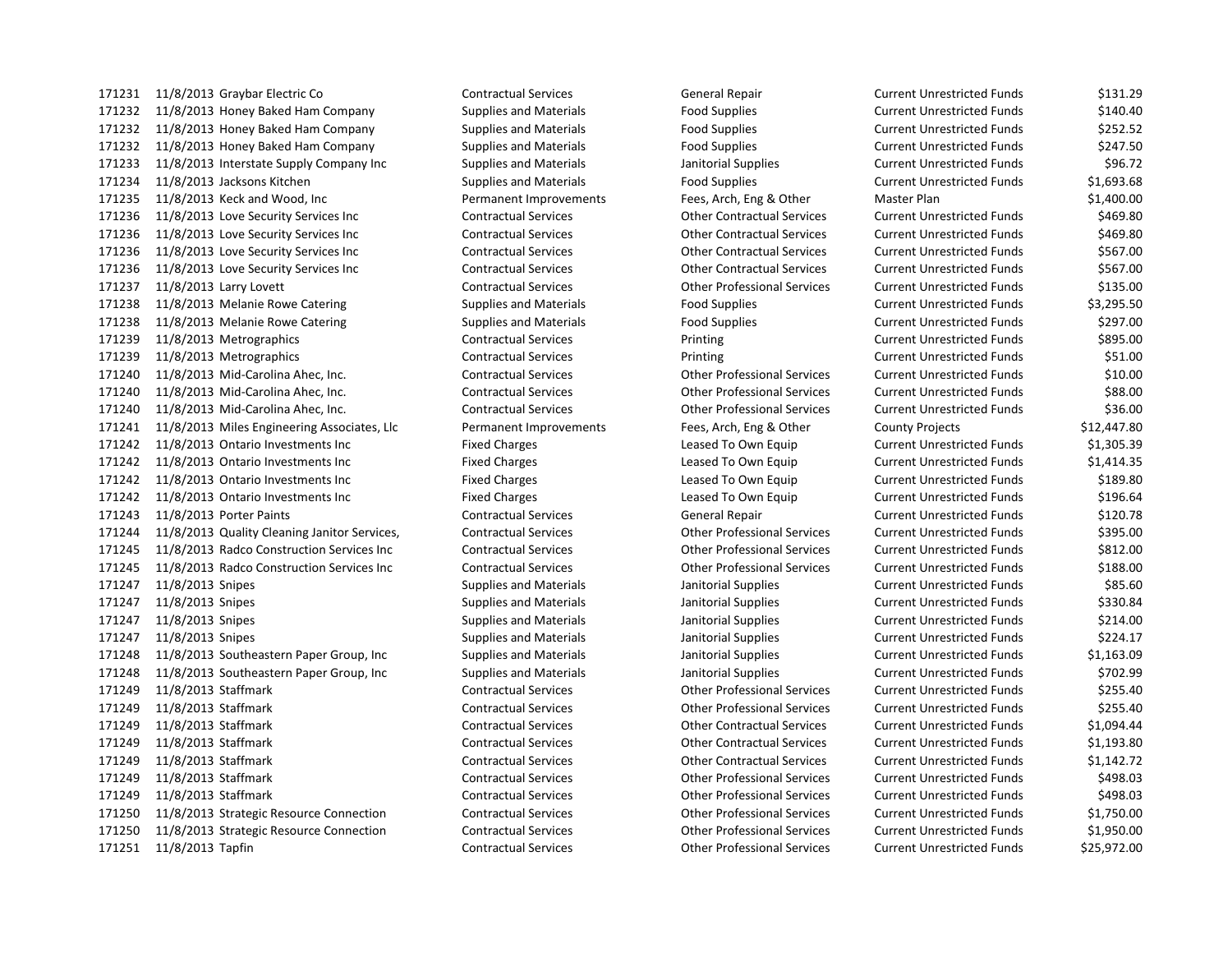11/8/2013 Unifirst Corporation Contractual Services Other Professional Services Current Unrestricted Funds \$66.56 171253 11/8/2013 United Rentals **Fixed Charges** Fixed Charges Rental Other Current Unrestricted Funds \$713.30 11/8/2013 Waste Management of the Carolinas Contractual Services Utilities Current Unrestricted Funds \$188.79 11/8/2013 Water Conditioning Inc. Supplies and Materials Maintenance Supplies Current Unrestricted Funds \$960.00 11/8/2013 Water Conditioning Inc. Supplies and Materials Maintenance Supplies Current Unrestricted Funds \$112.26 11/8/2013 West Group Equipment Library Books, Maps & Film Current Unrestricted Funds \$496.44 11/8/2013 West Group Equipment Library Books, Maps & Film Current Unrestricted Funds \$680.61 171256 11/8/2013 West Group **Equipment** Equipment Library Books, Maps & Film Current Unrestricted Funds \$680.61 11/8/2013 York County Contractual Services Other Professional Services Current Unrestricted Funds \$54.75 11/8/2013 York County Contractual Services Other Professional Services Current Unrestricted Funds \$28.00 171258 11/8/2013 Bi Lo Supplies and Materials Food Supplies Food Supplies Current Unrestricted Funds \$167.68 11/11/2013 Atlantic Student Seminar Travel Out of State Registration Fees Current Unrestricted Funds \$175.00 11/11/2013 Atlantic Student Seminar Travel Out of State Registration Fees Current Unrestricted Funds \$175.00 11/11/2013 Carolinas Assoc of Collegiate Regis Travel Out of State Registration Fees Current Unrestricted Funds \$200.00 171261 11/11/2013 Kershaw News Era **Contractual Services** Advertising Current Unrestricted Funds \$103.51 171262 11/11/2013 Lancaster News Contractual Services Advertising Current Unrestricted Funds \$175.00 171262 11/11/2013 Lancaster News Contractual Services Advertising Current Unrestricted Funds \$0.00 11/11/2013 Petty Cash Supplies and Materials Postage Current Unrestricted Funds \$6.11 11/11/2013 Petty Cash Supplies and Materials Food Supplies Current Unrestricted Funds \$20.69 11/11/2013 Petty Cash Supplies and Materials Office Supplies Current Unrestricted Funds \$19.05 11/11/2013 Petty Cash Supplies and Materials Food Supplies Current Unrestricted Funds \$22.47 11/11/2013 Petty Cash Supplies and Materials Education Supplies Current Unrestricted Funds \$18.19 11/11/2013 Petty Cash Supplies and Materials Other Supplies Current Unrestricted Funds \$22.76 11/11/2013 Petty Cash Supplies and Materials Other Supplies Current Unrestricted Funds \$16.99 11/11/2013 Petty Cash Supplies and Materials Office Supplies Current Unrestricted Funds \$6.98 171263 11/11/2013 Petty Cash Supplies and Materials Food Supplies Current Unrestricted Funds \$4.56 11/11/2013 Petty Cash Supplies and Materials Photographic & Audio Vs. Sup. Current Unrestricted Funds \$6.38 11/14/2013 Towneplace Suites by Marriot Contractual Services Other Professional Services Current Unrestricted Funds \$493.95 171307 11/15/2013 American Airlines **Travel** Travel **Out of State Lodging** Current Unrestricted Funds \$15.00 11/15/2013 American Airlines Travel Out of State Air Trans Current Unrestricted Funds \$336.30 11/15/2013 American Airlines Travel Out of State Air Trans Current Unrestricted Funds \$504.30 11/15/2013 American Airlines Travel Out of State Air Trans Current Unrestricted Funds \$841.30 11/15/2013 American Airlines Travel Out of State Lodging Current Unrestricted Funds \$20.00 11/15/2013 Boykin and Davis Llc Contractual Services Legal Services Current Unrestricted Funds \$1,267.85 11/15/2013 Budget and Control Board Supplies and Materials Postage Current Unrestricted Funds \$3.94 11/15/2013 Budget and Control Board Supplies and Materials Postage Current Unrestricted Funds \$29.81 11/15/2013 Chester Metropolitan District Contractual Services Utilities Current Unrestricted Funds \$84.05 11/15/2013 Mc Alister's Deli Supplies and Materials Food Supplies Current Unrestricted Funds \$147.15 11/15/2013 Experian Information Solutions Contractual Services Other Professional Services Current Unrestricted Funds \$36.72 11/19/2013 Business Card Travel Out of State Other Trans Current Unrestricted Funds \$64.90 11/19/2013 Business Card Travel Out of State Misc Travel Current Unrestricted Funds \$25.00 171351 11/19/2013 Business Card Travel Travel Travel In State Lodging Current Unrestricted Funds \$439.93 171351 11/19/2013 Business Card Travel Travel Travel In State Misc Travel Exp Current Unrestricted Funds \$47.74 171351 11/19/2013 Business Card Travel Travel Travel Out of State Lodging Current Unrestricted Funds \$172.46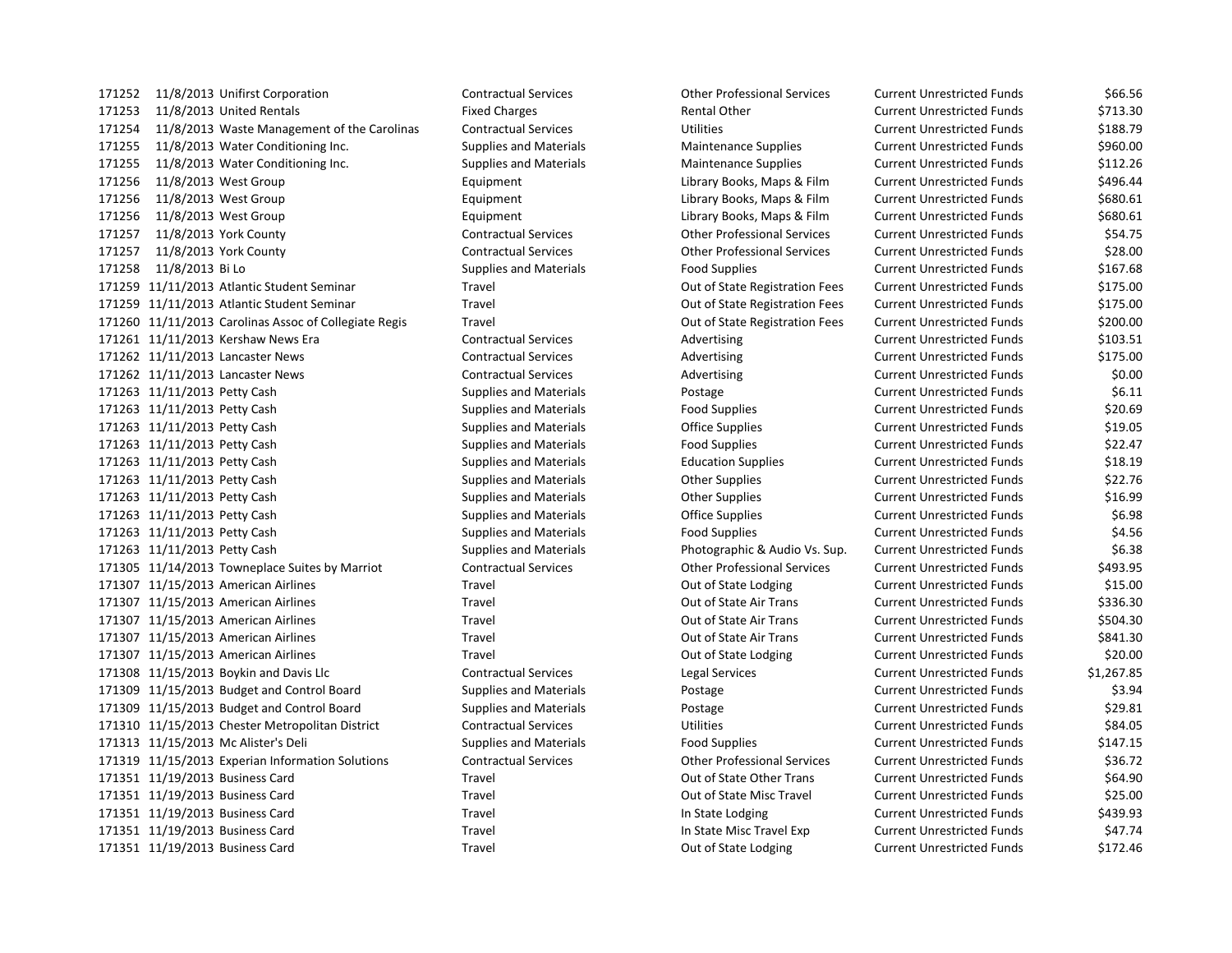11/19/2013 Business Card Supplies and Materials Food Supplies Current Unrestricted Funds \$65.34 11/19/2013 Business Card Supplies and Materials Food Supplies Current Unrestricted Funds \$46.88 11/19/2013 Business Card Travel Out of State Air Trans Current Unrestricted Funds \$124.00 11/19/2013 Business Card Travel Out of State Air Trans Current Unrestricted Funds \$60.00 11/19/2013 Business Card Travel Out of State Other Trans Current Unrestricted Funds \$45.00 11/19/2013 Business Card Contractual Services Other Contractual Services Current Unrestricted Funds \$907.42 171351 11/19/2013 Business Card Travel Travel Travel Out of State Lodging Current Unrestricted Funds \$686.44 11/19/2013 Center for Credentialing and Educat Fixed Charges Dues & Membership Fees Current Restricted Funds \$25.00 11/19/2013 Centralina Council of Governments Travel Out of State Registration Fees Current Unrestricted Funds \$89.00 11/19/2013 Good Folks of York County Supplies and Materials Other Supplies Current Unrestricted Funds \$1,000.00 11/19/2013 Greater York Chamber of Commerce Supplies and Materials Other Supplies Current Unrestricted Funds \$335.00 11/19/2013 Midlands Education and Business All Contractual Services Other Professional Services Current Restricted Funds \$500.00 11/19/2013 Midlands Education and Business All Contractual Services Other Professional Services Current Restricted Funds \$59.00 11/19/2013 Schooldude.Com Contractual Services Registration Fee Current Unrestricted Funds \$374.00 11/19/2013 Snap Surveys, Ltd Travel Out of State Registration Fees Current Unrestricted Funds \$1,185.00 11/19/2013 Bank of America Current Liabilities A/P Bank of America Current Unrestricted Funds \$182,414.23 11/21/2013 Assoc on Higher Educ and Disabiltiy Fixed Charges Dues & Membership Fees Current Unrestricted Funds \$395.00 11/21/2013 Mid-Carolina Ahec, Inc. Contractual Services Other Professional Services Current Unrestricted Funds \$25.00 11/21/2013 Surveillance, Resources, and Invest Contractual Services Other Professional Services Current Unrestricted Funds \$54.50 11/21/2013 Surveillance, Resources, and Invest Op Revenue - Other Current Unres SRI Current Unrestricted Funds \$545.00 11/21/2013 Surveillance, Resources, and Invest Op Revenue - Other Current Unres SRI Current Unrestricted Funds \$54.50 11/21/2013 Surveillance, Resources, and Invest Op Revenue - Other Current Unres SRI Current Unrestricted Funds \$54.50 11/21/2013 Towneplace Suites by Marriot Contractual Services Other Professional Services Current Unrestricted Funds \$493.95 11/21/2013 Towneplace Suites by Marriot Contractual Services Other Professional Services Current Unrestricted Funds \$493.95 11/21/2013 Towneplace Suites by Marriot Contractual Services Other Professional Services Current Unrestricted Funds \$493.95 11/21/2013 U.S. Postal Service Supplies and Materials Postage Current Unrestricted Funds \$1,200.00 11/21/2013 U.S. Postal Service Supplies and Materials Postage Current Restricted Funds \$1,000.00 11/22/2013 Adams Outdoor Advertising of Nc Contractual Services Advertising Current Unrestricted Funds \$1,500.00 171372 11/22/2013 Airgas Usa, Llc Supplies and Materials Education Supplies Current Unrestricted Funds \$3.37 11/22/2013 Airgas Usa, Llc Supplies and Materials Education Supplies Current Unrestricted Funds \$527.77 11/22/2013 Airgas Usa, Llc Supplies and Materials Education Supplies Current Unrestricted Funds \$155.82 11/22/2013 Airgas Usa, Llc Contractual Services Other Professional Services Current Unrestricted Funds \$10.11 11/22/2013 Airgas Usa, Llc Supplies and Materials Education Supplies Current Unrestricted Funds \$84.26 11/22/2013 Airgas Usa, Llc Supplies and Materials Education Supplies Current Unrestricted Funds \$16.85 171373 11/22/2013 Alsco **Supplies and Materials** Major Supplies Major Supplies Current Unrestricted Funds \$621.91 11/22/2013 Altec Industries Contractual Services Motor Vehicle Repair Current Unrestricted Funds \$2,498.52 11/22/2013 Joyce S. Baker Contractual Services Other Professional Services Current Unrestricted Funds \$150.00 171376 11/22/2013 Baker and Taylor Current Library Books, Maps & Film Current Unrestricted Funds \$242.34 11/22/2013 Baker and Taylor Equipment Library Books, Maps & Film Current Unrestricted Funds \$63.99 171376 11/22/2013 Baker and Taylor **Library Books, Maps & Film** Current Unrestricted Funds \$679.70 171376 11/22/2013 Baker and Taylor Current Library Books, Maps & Film Current Unrestricted Funds \$51.96 11/22/2013 Baldwins Garage and Wreck Contractual Services General Repair Current Unrestricted Funds \$385.00 11/22/2013 Baldwins Garage and Wreck Contractual Services General Repair Current Unrestricted Funds \$195.69 11/22/2013 Baldwins Garage and Wreck Contractual Services General Repair Current Unrestricted Funds \$5.00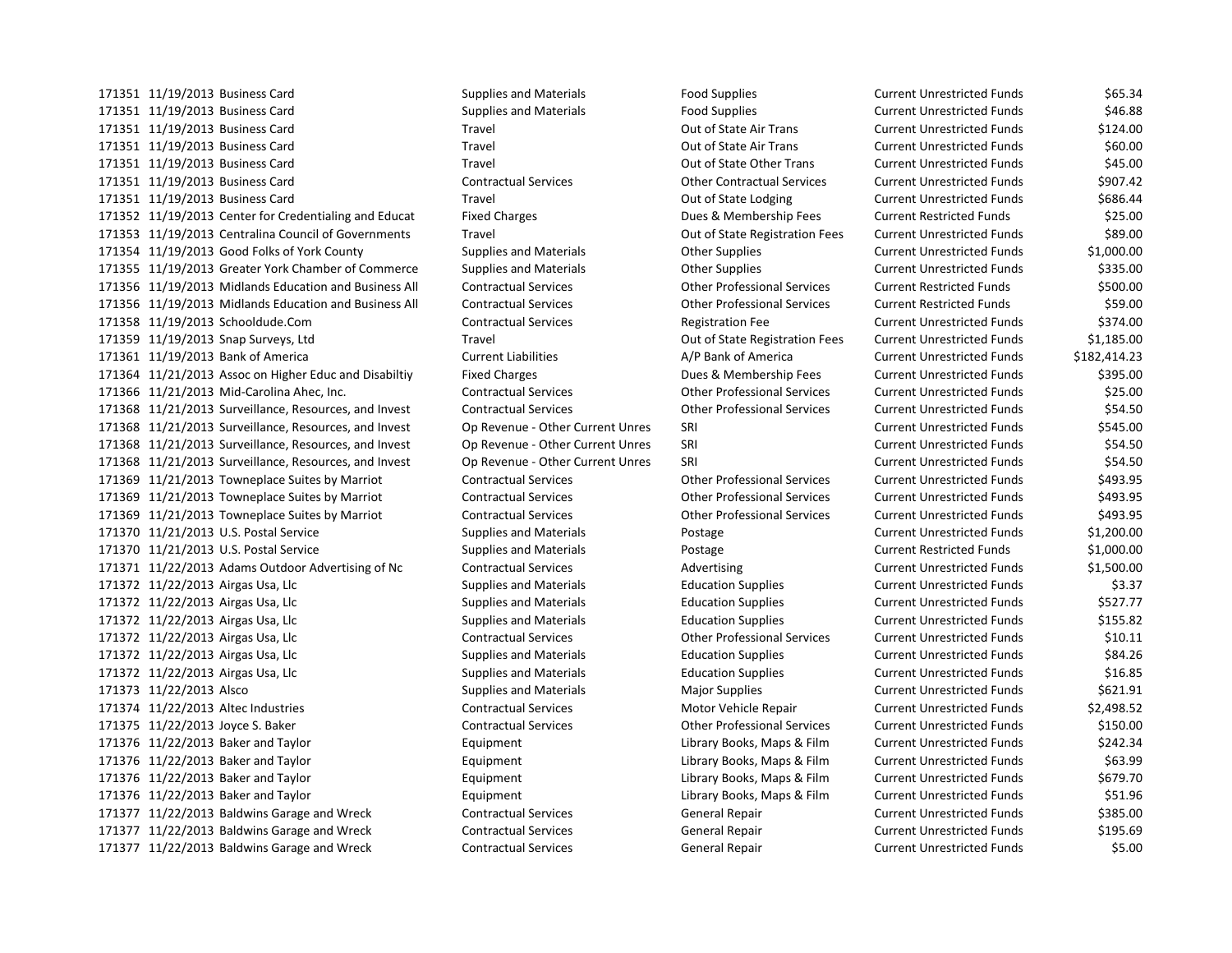11/22/2013 Boiler Masters Inc Contractual Services Other Professional Services Current Unrestricted Funds \$2,200.00 11/22/2013 Bowker Equipment Library Books, Maps & Film Current Unrestricted Funds \$618.00 11/22/2013 Bowker Equipment Library Books, Maps & Film Current Unrestricted Funds \$618.00 11/22/2013 Bowker Equipment Library Books, Maps & Film Current Unrestricted Funds \$989.00 11/22/2013 C C Dickson Contractual Services General Repair Current Unrestricted Funds \$91.68 11/22/2013 C C Dickson Contractual Services General Repair Current Unrestricted Funds \$135.59 11/22/2013 C C Dickson Contractual Services General Repair Current Unrestricted Funds \$211.77 11/22/2013 C C Dickson Contractual Services General Repair Current Unrestricted Funds \$46.14 11/22/2013 Canon Solutions America Inc Fixed Charges Leased To Own Equip Current Unrestricted Funds \$70.97 11/22/2013 Canon Solutions America Inc Fixed Charges Leased To Own Equip Current Unrestricted Funds \$217.44 11/22/2013 Canon Solutions America Inc Fixed Charges Leased To Own Equip Current Unrestricted Funds \$1,251.43 11/22/2013 Canon Solutions America Inc Fixed Charges Leased To Own Equip Current Unrestricted Funds \$1,536.12 171382 11/22/2013 Canon Solutions America Inc Supplies and Materials Photocopy Supplies Current Unrestricted Funds \$309.65 11/22/2013 Caretaker Management Service Inc Contractual Services Other Professional Services Current Unrestricted Funds \$850.00 11/22/2013 Carrier Corporation Contractual Services General Repair Current Unrestricted Funds \$4,480.00 11/22/2013 Carrier Corporation Contractual Services General Repair Current Unrestricted Funds \$190.15 11/22/2013 Carrier Corporation Contractual Services General Repair Current Unrestricted Funds \$155.85 11/22/2013 Catering Affairs Supplies and Materials Food Supplies Current Unrestricted Funds \$1,232.00 11/22/2013 Cdwg Supplies and Materials Photographic & Audio Vs. Sup. Current Unrestricted Funds \$999.00 11/22/2013 Cdwg Supplies and Materials Photographic & Audio Vs. Sup. Current Unrestricted Funds \$17.02 11/22/2013 Ceil-N-Grip Inc Contractual Services Other Professional Services Current Unrestricted Funds \$1,925.00 11/22/2013 Ceil-N-Grip Inc Contractual Services Other Professional Services Current Unrestricted Funds \$476.00 11/22/2013 City Electric Accounts - Sc Contractual Services General Repair Current Unrestricted Funds \$25.66 11/22/2013 City Electric Accounts - Sc Contractual Services General Repair Current Unrestricted Funds \$97.97 11/22/2013 Clegg's Termite & Pest Control Contractual Services Other Contractual Services Current Unrestricted Funds \$132.00 11/22/2013 The Compliance Centre Inc Contractual Services Other Professional Services Current Unrestricted Funds \$2,330.00 11/22/2013 Cox's Rock Hill Inc Contractual Services Other Professional Services Current Unrestricted Funds \$855.00 11/22/2013 Criterion Pictures Usa Fixed Charges Dues & Membership Fees Current Unrestricted Funds \$150.00 11/22/2013 Crossroads Environmental, LLC Contractual Services Other Professional Services Current Unrestricted Funds \$846.68 11/22/2013 Davis & Floyd, Inc. Permanent Improvements Fees, Arch, Eng & Other Master Plan \$5,656.50 11/22/2013 Davis & Floyd, Inc. Permanent Improvements Reimbursables Master Plan \$427.07 11/22/2013 Dell Computer Corporation Contractual Services Other Contractual Services Current Unrestricted Funds \$10,707.00 11/22/2013 Dell Computer Corporation Contractual Services Other Contractual Services Current Unrestricted Funds \$2,364.00 11/22/2013 Dell Computer Corporation Supplies and Materials Education Supplies Current Restricted Funds \$3,314.98 11/22/2013 Dentsply/RinnyDentsply/Rinn Supplies and Materials Education Supplies Current Restricted Funds \$3,030.35 11/22/2013 Ebsco Subscription Services Equipment Library Books, Maps & Film Current Unrestricted Funds \$19,277.76 11/22/2013 Education to Go Contractual Services Other Professional Services Current Unrestricted Funds \$325.00 11/22/2013 Empire Ceilings and Floors Inc Contractual Services Other Professional Services County Projects \$1,120.00 11/22/2013 Empire Ceilings and Floors Inc Contractual Services Other Professional Services County Projects \$900.00 11/22/2013 The Equipment Room Supplies and Materials Clothing Supplies Current Unrestricted Funds \$520.85 171402 11/22/2013 First Sun Eap Supplies and Materials Education Supplies Current Unrestricted Funds \$375.00 11/22/2013 First Sun Eap Contractual Services Education & Training Serv Current Unrestricted Funds \$5,421.00 11/22/2013 Fortune Academy Inc Contractual Services Other Professional Services Current Unrestricted Funds \$1,106.50

11/22/2013 Boans Locksmith Shop Contractual Services Other Professional Services Current Unrestricted Funds \$65.00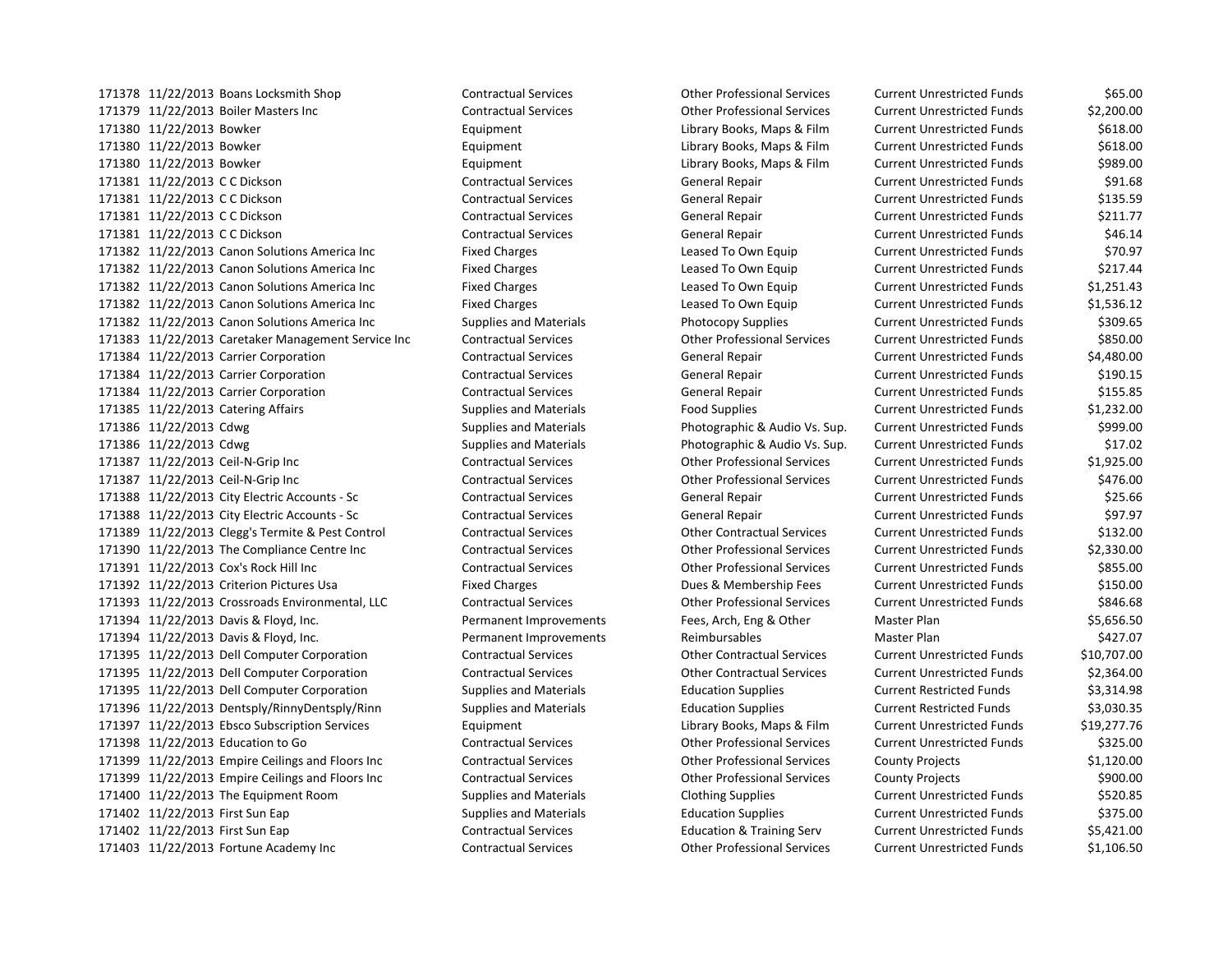11/22/2013 Galls, an Aramark Company Supplies and Materials Clothing Supplies Current Unrestricted Funds \$135.70 11/22/2013 Gateway Supply Company Contractual Services General Repair Current Unrestricted Funds \$11.00 11/22/2013 Gateway Supply Company Contractual Services General Repair Current Unrestricted Funds \$51.69 11/22/2013 Gateway Supply Company Contractual Services General Repair Current Unrestricted Funds \$68.04 11/22/2013 Gateway Supply Company Contractual Services General Repair Current Unrestricted Funds \$42.42 11/22/2013 George Scott and Associates, Inc Contractual Services General Repair Current Unrestricted Funds \$1,640.00 11/22/2013 Graybar Electric Co Contractual Services General Repair Current Unrestricted Funds \$58.39 11/22/2013 Greens Commercial Cleaning, Inc. Contractual Services Other Contractual Services Current Unrestricted Funds \$30.00 11/22/2013 Honey Baked Ham Company Supplies and Materials Food Supplies Current Unrestricted Funds \$689.25 11/22/2013 Honey Baked Ham Company Supplies and Materials Food Supplies Current Unrestricted Funds \$260.09 11/22/2013 Honey Baked Ham Company Supplies and Materials Food Supplies Current Unrestricted Funds \$270.00 11/22/2013 Honey Baked Ham Company Supplies and Materials Food Supplies Current Unrestricted Funds \$90.20 11/22/2013 Interior Plantscapes Llc Contractual Services Other Contractual Services Current Unrestricted Funds \$268.00 11/22/2013 Jacksons Kitchen Supplies and Materials Food Supplies Current Unrestricted Funds \$1,543.87 11/22/2013 Jay's Lawn Maintenance Permanent Improvements Landscaping Current Unrestricted Funds \$680.00 11/22/2013 Jer Group Inc Contractual Services Other Professional Services Current Unrestricted Funds \$2,637.00 11/22/2013 YTC Employee Supplies and Materials Maintenance Supplies Current Unrestricted Funds \$24.61 11/22/2013 Keck and Wood, Inc Permanent Improvements Fees, Arch, Eng & Other Master Plan \$3,500.00 11/22/2013 Library of Congress Contractual Services Data Processing Serv Current Unrestricted Funds \$525.00 11/22/2013 Love Security Services Inc Contractual Services Other Contractual Services Current Unrestricted Funds \$469.80 11/22/2013 Love Security Services Inc Contractual Services Other Contractual Services Current Unrestricted Funds \$567.00 11/22/2013 Love Security Services Inc Contractual Services Other Contractual Services Current Unrestricted Funds \$567.00 11/22/2013 Love Security Services Inc Contractual Services Other Contractual Services Current Unrestricted Funds \$459.00 11/22/2013 Lowes Home Centers Contractual Services General Repair Current Unrestricted Funds \$373.39 11/22/2013 Maze Custom Painting, Llc Contractual Services Other Professional Services Current Unrestricted Funds \$2,535.00 11/22/2013 Maze Custom Painting, Llc Contractual Services Other Professional Services Current Unrestricted Funds \$2,350.00 11/22/2013 Maze Custom Painting, Llc Contractual Services Other Professional Services Current Unrestricted Funds \$1,100.00 11/22/2013 Mechanical Systems & Sevices, Inc Contractual Services General Repair Current Unrestricted Funds \$3,274.77 11/22/2013 Mechanical Systems & Sevices, Inc Contractual Services General Repair Current Unrestricted Funds \$2,280.00 11/22/2013 Mechanical Systems & Sevices, Inc Contractual Services General Repair Current Unrestricted Funds \$2,920.56 11/22/2013 Mechanical Systems & Sevices, Inc Contractual Services General Repair Current Unrestricted Funds \$690.00 11/22/2013 Melanie Rowe Catering Supplies and Materials Food Supplies Current Unrestricted Funds \$707.75 171421 11/22/2013 Melanie Rowe Catering Supplies and Materials Food Supplies Food Supplies Current Unrestricted Funds \$553.85 11/22/2013 Melanie Rowe Catering Supplies and Materials Food Supplies Current Unrestricted Funds \$707.75 11/22/2013 Melanie Rowe Catering Supplies and Materials Food Supplies Current Unrestricted Funds \$262.50 11/22/2013 Mid-Carolina Ahec, Inc. Contractual Services Other Professional Services Current Unrestricted Funds \$40.00 11/22/2013 Mid-Carolina Ahec, Inc. Contractual Services Other Professional Services Current Unrestricted Funds \$48.00 11/22/2013 Mid-Carolina Ahec, Inc. Contractual Services Other Professional Services Current Unrestricted Funds \$4.00 11/22/2013 Msdsonline Contractual Services Other Professional Services Current Unrestricted Funds \$2,499.00 11/22/2013 Oclc Net Library Equipment Library Books, Maps & Film Current Unrestricted Funds (\$210.52) 11/22/2013 Oclc Net Library Equipment Library Books, Maps & Film Current Unrestricted Funds (\$2.22) 11/22/2013 Oclc Net Library Equipment Library Books, Maps & Film Current Unrestricted Funds (\$2.66) 11/22/2013 Oclc Net Library Equipment Library Books, Maps & Film Current Unrestricted Funds (\$4.43) 171425 11/22/2013 Oclc Net Library **Library Equipment** Equipment Library Books, Maps & Film Current Unrestricted Funds (\$4.63)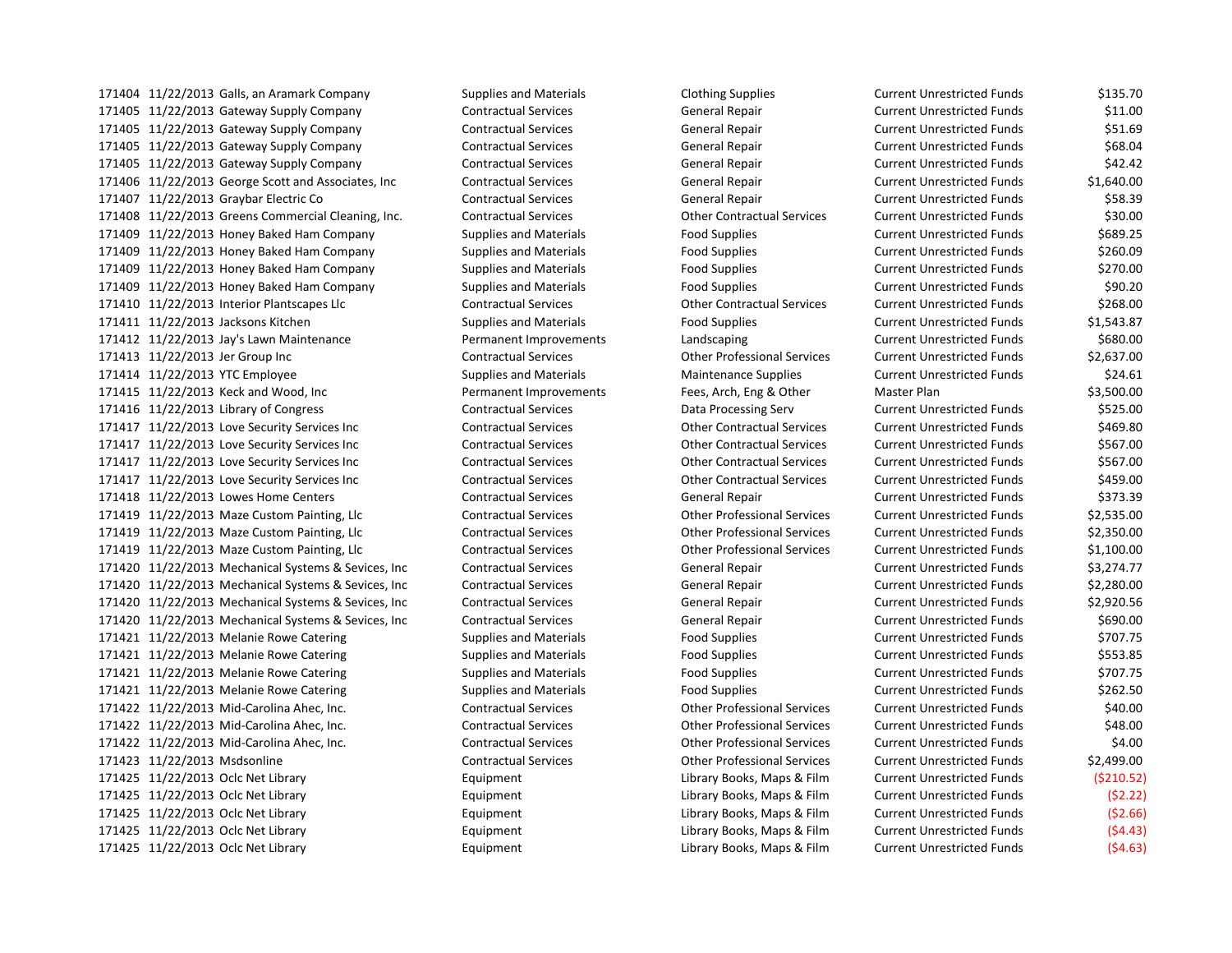11/22/2013 Oclc Net Library Equipment Library Books, Maps & Film Current Unrestricted Funds (\$6.20) 11/22/2013 Oclc Net Library Equipment Library Books, Maps & Film Current Unrestricted Funds (\$3.10) 11/22/2013 Oclc Net Library Equipment Library Books, Maps & Film Current Unrestricted Funds (\$3.99) 11/22/2013 Oclc Net Library Equipment Library Books, Maps & Film Current Unrestricted Funds (\$2.66) 11/22/2013 Oclc Net Library Equipment Library Books, Maps & Film Current Unrestricted Funds (\$2.91) 11/22/2013 Oclc Net Library Equipment Library Books, Maps & Film Current Unrestricted Funds (\$3.10) 11/22/2013 Oclc Net Library Equipment Library Books, Maps & Film Current Unrestricted Funds (\$2.22) 11/22/2013 Oclc Net Library Equipment Library Books, Maps & Film Current Unrestricted Funds (\$4.87) 11/22/2013 Oclc Net Library Equipment Library Books, Maps & Film Current Unrestricted Funds (\$4.43) 11/22/2013 Oclc Net Library Equipment Library Books, Maps & Film Current Unrestricted Funds (\$6.65) 11/22/2013 Oclc Net Library Equipment Library Books, Maps & Film Current Unrestricted Funds (\$3.10) 11/22/2013 Oclc Net Library Equipment Library Books, Maps & Film Current Unrestricted Funds (\$1.77) 11/22/2013 Oclc Net Library Equipment Library Books, Maps & Film Current Unrestricted Funds (\$3.54) 11/22/2013 Oclc Net Library Equipment Library Books, Maps & Film Current Unrestricted Funds (\$6.65) 11/22/2013 Oclc Net Library Equipment Library Books, Maps & Film Current Unrestricted Funds (\$9.00) 11/22/2013 Oclc Net Library Equipment Library Books, Maps & Film Current Unrestricted Funds \$3,761.13 11/22/2013 Ontario Investments Inc Fixed Charges Leased To Own Equip Current Unrestricted Funds \$196.64 11/22/2013 Ontario Investments Inc Fixed Charges Leased To Own Equip Current Unrestricted Funds \$189.80 11/22/2013 Palmetto Tire and Service Contractual Services General Repair Current Unrestricted Funds \$549.43 11/22/2013 Panera Llc Supplies and Materials Food Supplies Current Unrestricted Funds \$154.73 171428 11/22/2013 Panera Llc Supplies and Materials Food Supplies Food Supplies Current Unrestricted Funds \$149.67 171428 11/22/2013 Panera Llc **Supplies and Materials** Food Supplies Food Supplies Current Unrestricted Funds \$48.83 11/22/2013 Panera Llc Supplies and Materials Food Supplies Current Unrestricted Funds \$126.37 11/22/2013 Panera Llc Supplies and Materials Food Supplies Current Unrestricted Funds \$113.38 11/22/2013 Porter Paints Contractual Services General Repair Current Unrestricted Funds \$174.41 11/22/2013 S C State Board for Tech and Comp E Contractual Services Other Professional Services Current Unrestricted Funds \$2,788.25 11/22/2013 S C State Board for Tech and Comp E Contractual Services Other Contractual Services Current Unrestricted Funds \$978.75 11/22/2013 The Sherwin-Williams Co. Contractual Services General Repair Current Unrestricted Funds \$150.96 11/22/2013 Sign Techniques Contractual Services Other Professional Services Current Unrestricted Funds \$268.28 11/22/2013 Softdocs Inc Contractual Services Other Contractual Services Current Unrestricted Funds \$7,160.00 11/22/2013 Southeastern Paper Group, Inc Supplies and Materials Janitorial Supplies Current Unrestricted Funds \$487.92 171434 11/22/2013 Southeastern Paper Group, Inc Supplies and Materials Janitorial Supplies Current Unrestricted Funds \$757.45 11/22/2013 Sox and Freeman Inc Contractual Services Other Professional Services Current Unrestricted Funds \$600.00 11/22/2013 Sox and Freeman Inc Contractual Services Other Professional Services Current Unrestricted Funds \$100.00 11/22/2013 Staffmark Contractual Services Other Professional Services Current Unrestricted Funds \$204.32 11/22/2013 Staffmark Contractual Services Other Professional Services Current Unrestricted Funds \$255.40 11/22/2013 Staffmark Contractual Services Other Contractual Services Current Unrestricted Funds \$1,193.80 11/22/2013 Staffmark Contractual Services Other Professional Services Current Unrestricted Funds \$504.42 11/22/2013 Staffmark Contractual Services Other Professional Services Current Unrestricted Funds \$498.03 11/22/2013 CN2 Contractual Services Other Professional Services Current Restricted Funds \$7,000.00 11/22/2013 Tapfin Contractual Services Other Professional Services Current Unrestricted Funds \$6,776.00 11/22/2013 Tapfin Contractual Services Other Professional Services Current Unrestricted Funds \$30,600.00

 11/22/2013 Oclc Net Library Equipment Library Books, Maps & Film Current Unrestricted Funds (\$1.77) 11/22/2013 Unifirst Corporation Contractual Services Other Professional Services Current Unrestricted Funds \$66.56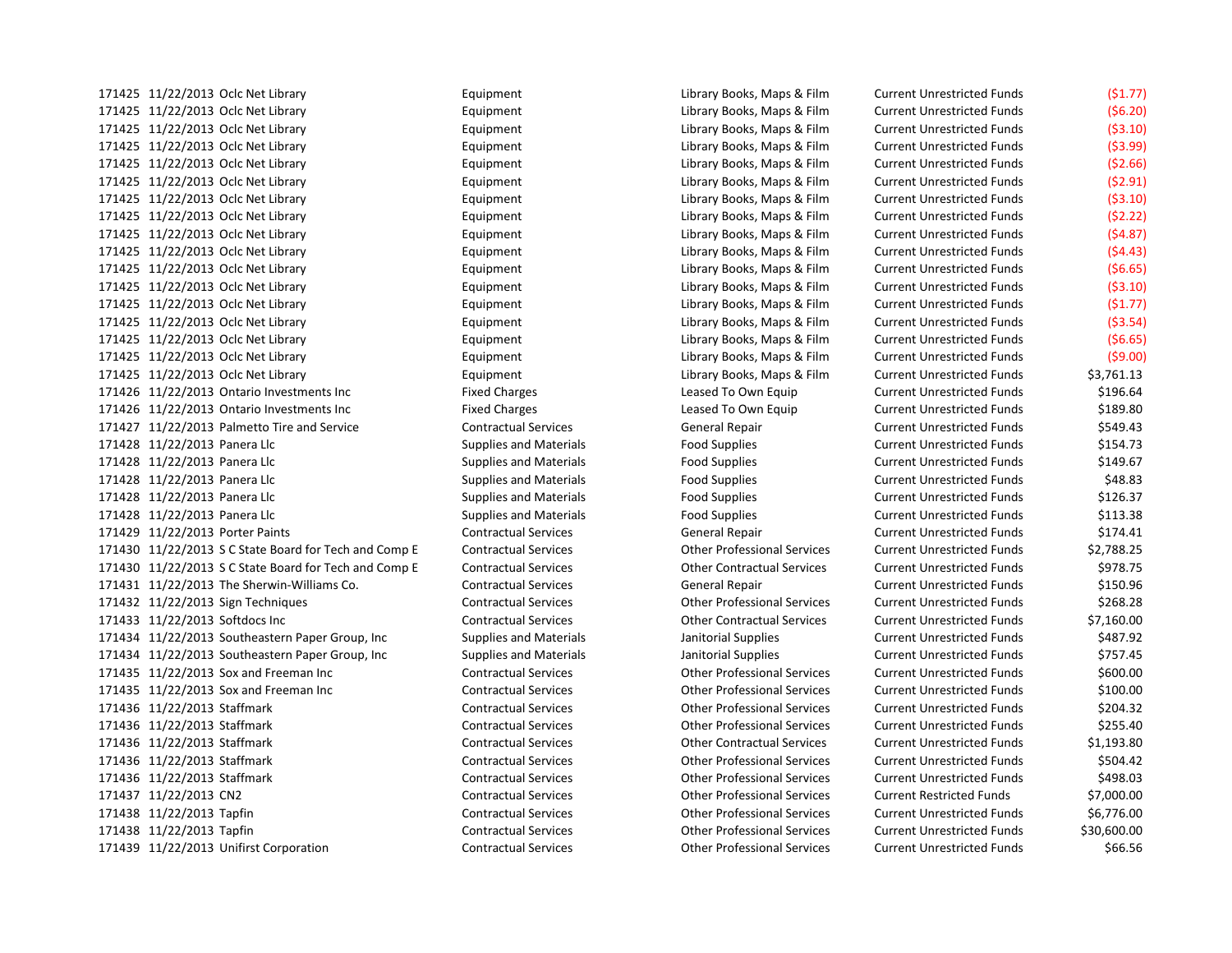11/22/2013 Walker Electric Contractual Services General Repair Current Unrestricted Funds \$500.00 11/22/2013 West Group Equipment Library Books, Maps & Film Current Unrestricted Funds \$496.44 11/22/2013 Carolyn Winslow Contractual Services Other Professional Services Current Unrestricted Funds \$2,424.00 11/22/2013 Youvisit Llc Contractual Services Advertising Current Unrestricted Funds \$1,526.00 11/21/2013 Chester Metropolitan District Contractual Services Utilities Current Unrestricted Funds \$365.68 11/21/2013 Hamilton Martens Ballou and Carroll Contractual Services Legal Services Current Unrestricted Funds \$50.00 11/21/2013 Hamilton Martens Ballou and Carroll Contractual Services Legal Services Current Unrestricted Funds \$25.00 11/21/2013 S C Dept of Social Services Fixed Charges Dues & Membership Fees Current Unrestricted Funds \$8.00 11/21/2013 S C Dept of Social Services Fixed Charges Dues & Membership Fees Current Unrestricted Funds \$8.00 11/21/2013 S C Dept of Social Services Fixed Charges Dues & Membership Fees Current Unrestricted Funds \$8.00 11/21/2013 S C Dept of Social Services Fixed Charges Dues & Membership Fees Current Unrestricted Funds \$8.00 11/21/2013 S C Dept of Social Services Fixed Charges Dues & Membership Fees Current Unrestricted Funds \$8.00 11/21/2013 S C Dept of Social Services Fixed Charges Dues & Membership Fees Current Unrestricted Funds \$8.00 11/21/2013 S C Dept of Social Services Fixed Charges Dues & Membership Fees Current Unrestricted Funds \$8.00 11/21/2013 S C Dept of Social Services Fixed Charges Dues & Membership Fees Current Unrestricted Funds \$8.00 11/21/2013 S C Dept of Social Services Fixed Charges Dues & Membership Fees Current Unrestricted Funds \$8.00 11/21/2013 S C Dept of Social Services Fixed Charges Dues & Membership Fees Current Unrestricted Funds \$8.00 11/21/2013 S C Dept of Social Services Fixed Charges Dues & Membership Fees Current Unrestricted Funds \$8.00 11/21/2013 S C Dept of Social Services Fixed Charges Dues & Membership Fees Current Unrestricted Funds \$8.00 11/21/2013 S C Dept of Social Services Fixed Charges Dues & Membership Fees Current Unrestricted Funds \$8.00 11/21/2013 S C Dept of Social Services Fixed Charges Dues & Membership Fees Current Unrestricted Funds \$8.00 11/22/2013 Business Card Travel In State Lodging Current Unrestricted Funds \$137.85 11/22/2013 Business Card Supplies and Materials Food Supplies Current Unrestricted Funds \$14.95 11/22/2013 Business Card Supplies and Materials Food Supplies Current Unrestricted Funds \$69.90 11/22/2013 Business Card Travel Out of State Lodging Current Unrestricted Funds \$1,251.84 11/22/2013 Business Card Supplies and Materials Food Supplies Current Unrestricted Funds \$141.04 11/22/2013 Business Card Travel Out of State Misc Travel Current Unrestricted Funds \$20.00 11/22/2013 Business Card Travel Out of State Misc Travel Current Unrestricted Funds \$68.00 11/22/2013 Business Card Travel Out of State Misc Travel Current Unrestricted Funds \$32.00 11/22/2013 Business Card Travel Out of State Misc Travel Current Unrestricted Funds \$134.71 11/22/2013 Business Card Travel Out of State Misc Travel Current Unrestricted Funds \$30.00 11/22/2013 Business Card Travel Out of State Other Trans Current Unrestricted Funds \$46.68 11/22/2013 Business Card Travel Out of State Other Trans Current Unrestricted Funds \$35.52 171449 11/22/2013 Business Card Travel Travel Travel Out of State Lodging Current Unrestricted Funds \$780.64 171449 11/22/2013 Business Card Travel Travel Travel Out of State Lodging Current Unrestricted Funds \$668.64 11/22/2013 Business Card Contractual Services Other Contractual Services Current Unrestricted Funds \$996.32 11/22/2013 Business Card Travel Out of State Lodging Current Unrestricted Funds \$505.11 11/22/2013 Business Card Travel Out of State Lodging Current Unrestricted Funds \$528.72 171449 11/22/2013 Business Card Travel Travel Travel Out of State Lodging Current Unrestricted Funds \$464.97 171449 11/22/2013 Business Card Travel Travel Travel Out of State Lodging Current Unrestricted Funds \$508.44 171449 11/22/2013 Business Card Travel Travel Travel Out of State Lodging Current Unrestricted Funds \$575.36 171449 11/22/2013 Business Card Travel Travel Travel Out of State Lodging Current Unrestricted Funds \$394.40 11/22/2013 Business Card Travel Out of State Lodging Current Unrestricted Funds \$322.48

11/22/2013 Unifirst Corporation Contractual Services Other Professional Services Current Unrestricted Funds \$66.56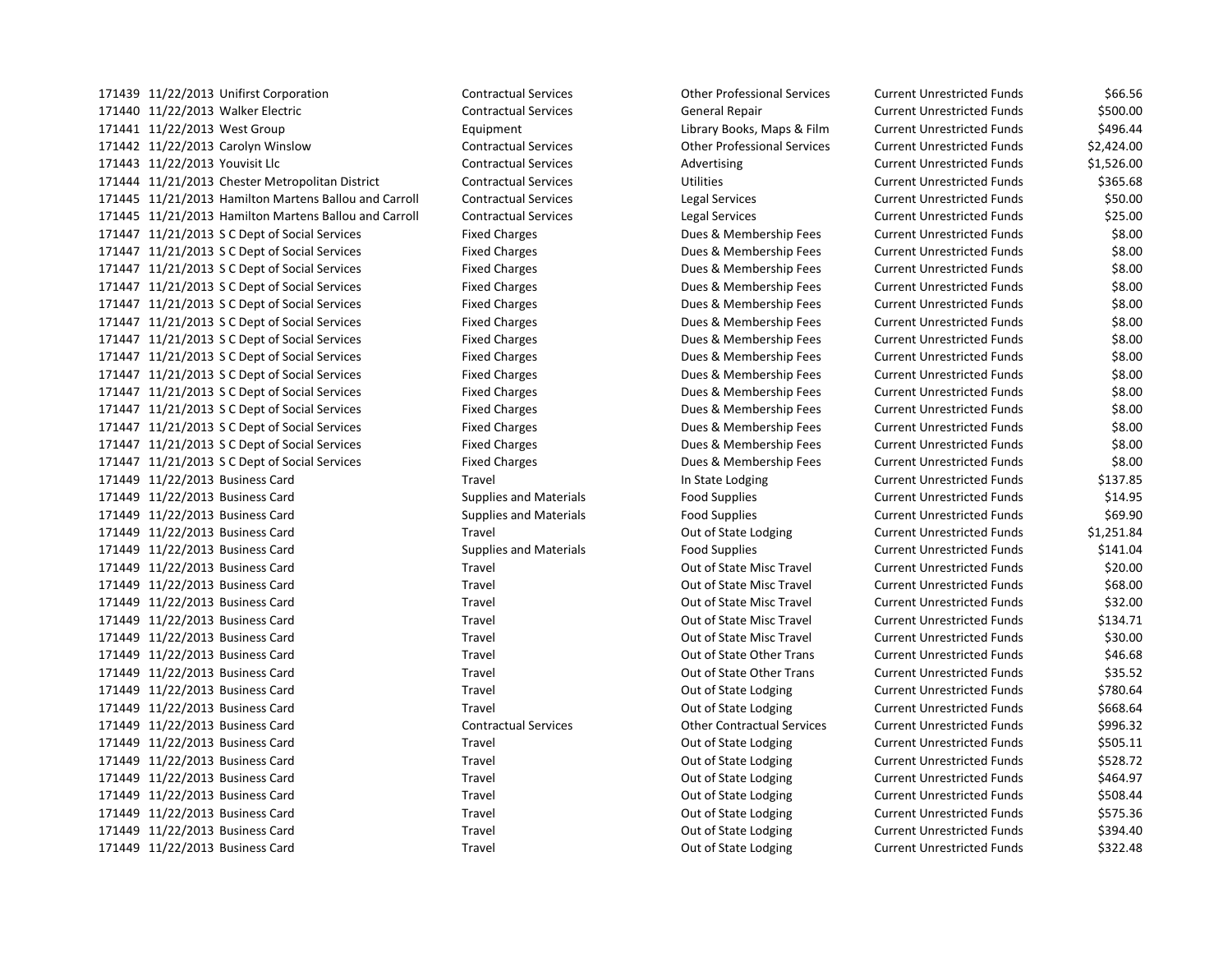|          | 171449 11/22/2013 Business Card                         | Travel                        | Out of State Lodging        | <b>Current Unrestricted Funds</b> | \$413.93 |
|----------|---------------------------------------------------------|-------------------------------|-----------------------------|-----------------------------------|----------|
|          | 171449 11/22/2013 Business Card                         | Travel                        | Out of State Lodging        | <b>Current Unrestricted Funds</b> | \$744.75 |
|          | 171449 11/22/2013 Business Card                         | Travel                        | Out of State Lodging        | <b>Current Unrestricted Funds</b> | \$170.13 |
|          | 171449 11/22/2013 Business Card                         | Travel                        | In State Lodging            | <b>Current Unrestricted Funds</b> | \$284.46 |
|          | 171449 11/22/2013 Business Card                         | Travel                        | In State Lodging            | <b>Current Unrestricted Funds</b> | \$284.46 |
|          | 171449 11/22/2013 Business Card                         | Travel                        | Out of State Air Trans      | <b>Current Unrestricted Funds</b> | \$50.00  |
|          | 171449 11/22/2013 Business Card                         | Travel                        | In State Lodging            | <b>Current Unrestricted Funds</b> | \$370.32 |
|          | 171449 11/22/2013 Business Card                         | Travel                        | In State Lodging            | <b>Current Unrestricted Funds</b> | \$81.76  |
|          | 171449 11/22/2013 Business Card                         | Travel                        | In State Lodging            | <b>Current Unrestricted Funds</b> | \$285.92 |
|          | 171449 11/22/2013 Business Card                         | Travel                        | In State Lodging            | <b>Current Unrestricted Funds</b> | \$142.96 |
|          | 171449 11/22/2013 Business Card                         | Travel                        | In State Lodging            | <b>Current Unrestricted Funds</b> | \$142.96 |
|          | 171449 11/22/2013 Business Card                         | Travel                        | In State Lodging            | <b>Current Unrestricted Funds</b> | \$142.96 |
|          | 171449 11/22/2013 Business Card                         | Travel                        | In State Lodging            | <b>Current Unrestricted Funds</b> | \$142.96 |
|          | 171449 11/22/2013 Business Card                         | Travel                        | In State Lodging            | <b>Current Unrestricted Funds</b> | \$142.96 |
|          | 171449 11/22/2013 Business Card                         | Travel                        | In State Lodging            | <b>Current Unrestricted Funds</b> | \$301.30 |
|          | 171449 11/22/2013 Business Card                         | Travel                        | In State Lodging            | <b>Current Unrestricted Funds</b> | \$285.92 |
|          | 171449 11/22/2013 Business Card                         | Travel                        | In State Lodging            | <b>Current Unrestricted Funds</b> | \$142.96 |
|          | 171449 11/22/2013 Business Card                         | Travel                        | In State Lodging            | <b>Current Unrestricted Funds</b> | \$142.96 |
|          | 171449 11/22/2013 Business Card                         | Travel                        | In State Lodging            | <b>Current Unrestricted Funds</b> | \$142.96 |
|          | 171449 11/22/2013 Business Card                         | Travel                        | Out of State Misc Travel    | <b>Current Unrestricted Funds</b> | \$35.00  |
|          | 171449 11/22/2013 Business Card                         | Travel                        | Out of State Air Trans      | <b>Current Unrestricted Funds</b> | \$50.00  |
|          | 171449 11/22/2013 Business Card                         | Travel                        | Out of State Air Trans      | <b>Current Unrestricted Funds</b> | \$50.00  |
|          | 171449 11/22/2013 Business Card                         | Travel                        | Out of State Other Trans    | <b>Current Unrestricted Funds</b> | \$48.60  |
|          | 171449 11/22/2013 Business Card                         | Travel                        | Out of State Air Trans      | <b>Current Unrestricted Funds</b> | \$60.00  |
|          | 171454 11/22/2013 Panera Llc                            | <b>Supplies and Materials</b> | <b>Food Supplies</b>        | <b>Current Unrestricted Funds</b> | \$34.15  |
|          | 171454 11/22/2013 Panera Llc                            | <b>Supplies and Materials</b> | <b>Food Supplies</b>        | <b>Current Unrestricted Funds</b> | \$57.55  |
|          | 171455 11/22/2013 Wilson Nursery                        | <b>Supplies and Materials</b> | <b>Maintenance Supplies</b> | <b>Current Unrestricted Funds</b> | \$705.24 |
|          | 171455 11/22/2013 Wilson Nursery                        | <b>Supplies and Materials</b> | Maintenance Supplies        | <b>Current Unrestricted Funds</b> | \$500.18 |
|          | 171455 11/22/2013 Wilson Nursery                        | <b>Supplies and Materials</b> | <b>Maintenance Supplies</b> | <b>Current Unrestricted Funds</b> | \$25.68  |
|          | 171459 11/22/2013 S C Council of Edu Opp Prog Personnel | Travel                        | In State Registration Fee   | <b>Current Restricted Funds</b>   | \$300.00 |
|          | 171459 11/22/2013 S C Council of Edu Opp Prog Personnel | Travel                        | In State Registration Fee   | <b>Current Restricted Funds</b>   | \$280.00 |
|          | 171459 11/22/2013 S C Council of Edu Opp Prog Personnel | Travel                        | In State Registration Fee   | <b>Current Restricted Funds</b>   | \$280.00 |
|          | 171460 11/27/2013 U.S. Postal Service                   | <b>Supplies and Materials</b> | Postage                     | <b>Current Restricted Funds</b>   | \$350.00 |
| E0005321 | 11/4/2013 YTC Employee                                  | Travel                        | Out of State Priv Auto      | <b>Current Unrestricted Funds</b> | \$342.00 |
| E0005321 | 11/4/2013 YTC Employee                                  | Travel                        | Out of State Meals          | <b>Current Unrestricted Funds</b> | \$73.00  |
| E0005322 | 11/4/2013 YTC Employee                                  | Travel                        | In State Misc Travel Exp    | <b>Current Restricted Funds</b>   | \$14.50  |
| E0005322 | 11/4/2013 YTC Employee                                  | Travel                        | Non Deductible Meals        | <b>Current Restricted Funds</b>   | \$7.00   |
| E0005323 | 11/4/2013 YTC Employee                                  | Travel                        | In State Priv Auto          | <b>Current Unrestricted Funds</b> | \$58.41  |
| E0005324 | 11/4/2013 YTC Employee                                  | Travel                        | Out of State Meals          | <b>Current Unrestricted Funds</b> | \$9.00   |
| E0005324 | 11/4/2013 YTC Employee                                  | Travel                        | Out of State Priv Auto      | <b>Current Unrestricted Funds</b> | \$32.10  |
| E0005325 | 11/4/2013 Charles Robinson                              | <b>Contractual Services</b>   | Non State Employee Travel   | <b>Current Unrestricted Funds</b> | \$196.90 |
| E0005326 | 11/4/2013 YTC Employee                                  | Travel                        | In State Priv Auto          | <b>Current Unrestricted Funds</b> | \$36.16  |
| E0005326 | 11/4/2013 YTC Employee                                  | Travel                        | Non Deductible Meals        | <b>Current Unrestricted Funds</b> | \$13.00  |
| E0005327 | 11/4/2013 YTC Employee                                  | Travel                        | In State Priv Auto          | <b>Current Unrestricted Funds</b> | \$262.38 |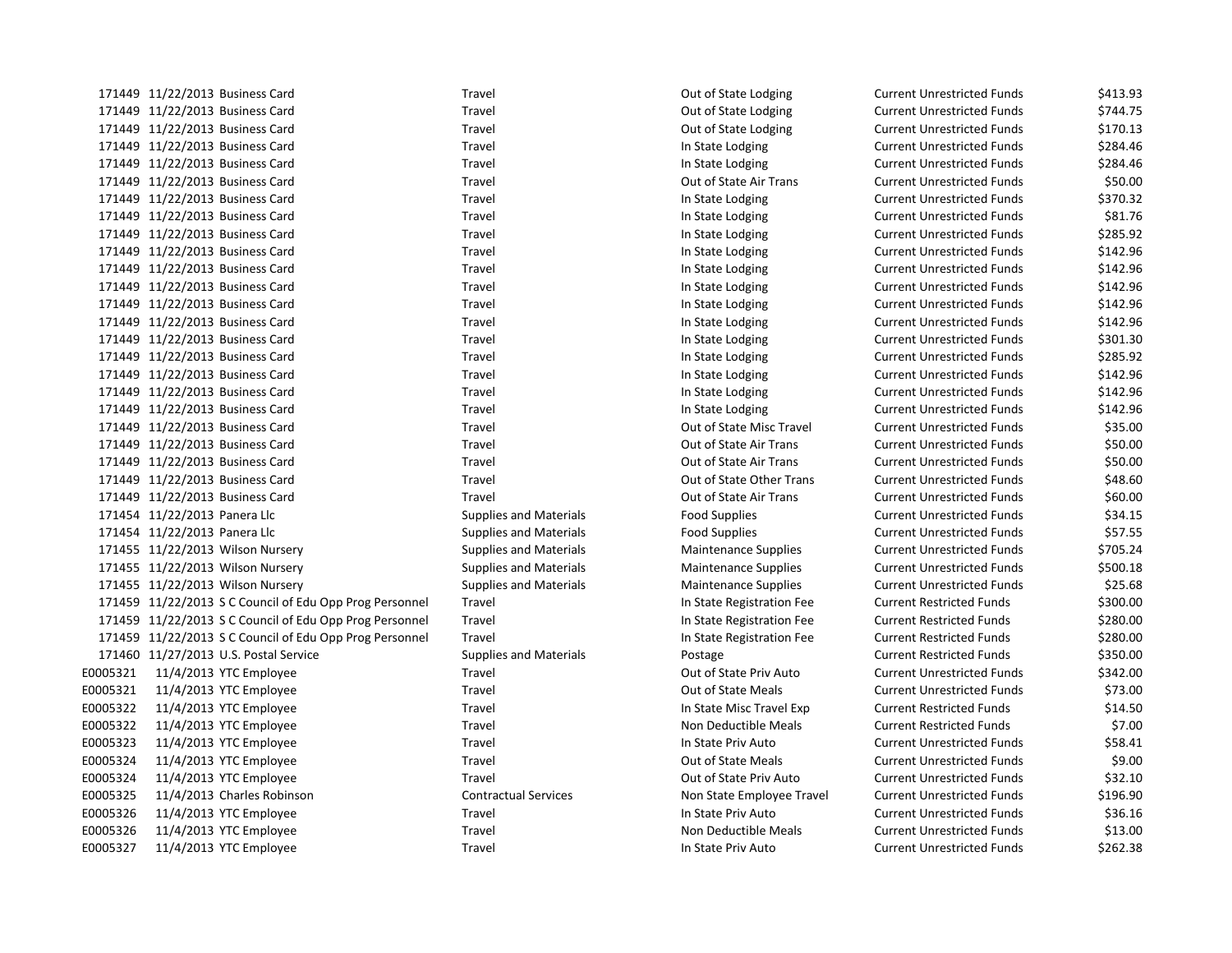| E0005328 | 11/5/2013 YTC Employee           | Travel                      | <b>Out of State Meals</b> | <b>Current Unrestricted Funds</b> | \$137.00 |
|----------|----------------------------------|-----------------------------|---------------------------|-----------------------------------|----------|
| E0005328 | 11/5/2013 YTC Employee           | Travel                      | Out of State Misc Travel  | <b>Current Unrestricted Funds</b> | \$12.00  |
| E0005328 | 11/5/2013 YTC Employee           | Travel                      | Out of State Priv Auto    | <b>Current Unrestricted Funds</b> | \$601.09 |
| E0005329 | 11/5/2013 YTC Employee           | Travel                      | In State Priv Auto        | <b>Current Unrestricted Funds</b> | \$262.38 |
| E0005330 | 11/5/2013 YTC Employee           | Travel                      | Out of State Priv Auto    | <b>Current Unrestricted Funds</b> | \$6.64   |
| E0005330 | 11/5/2013 YTC Employee           | Travel                      | Out of State Lodging      | <b>Current Unrestricted Funds</b> | \$95.13  |
| E0005330 | 11/5/2013 YTC Employee           | Travel                      | Out of State Meals        | <b>Current Unrestricted Funds</b> | \$39.00  |
| E0005330 | 11/5/2013 YTC Employee           | Travel                      | Out of State Misc Travel  | <b>Current Unrestricted Funds</b> | \$11.00  |
| E0005331 | 11/5/2013 YTC Employee           | Travel                      | In State Priv Auto        | <b>Current Unrestricted Funds</b> | \$262.38 |
| E0005332 | 11/5/2013 YTC Employee           | Travel                      | <b>Out of State Meals</b> | <b>Current Unrestricted Funds</b> | \$16.00  |
| E0005332 | 11/5/2013 YTC Employee           | Travel                      | Out of State Lodging      | <b>Current Unrestricted Funds</b> | \$155.25 |
| E0005332 | 11/5/2013 YTC Employee           | Travel                      | Out of State Priv Auto    | <b>Current Unrestricted Funds</b> | \$20.49  |
| E0005333 | 11/6/2013 YTC Employee           | Travel                      | In State Priv Auto        | <b>Current Unrestricted Funds</b> | \$18.96  |
| E0005334 | 11/6/2013 YTC Employee           | Travel                      | In State Priv Auto        | <b>Current Unrestricted Funds</b> | \$80.23  |
| E0005334 | 11/6/2013 YTC Employee           | Travel                      | Non Deductible Meals      | <b>Current Unrestricted Funds</b> | \$7.00   |
| E0005335 | 11/7/2013 YTC Employee           | Travel                      | In State Priv Auto        | <b>Current Unrestricted Funds</b> | \$26.55  |
| E0005336 | 11/7/2013 YTC Employee           | Travel                      | In State Priv Auto        | <b>Current Unrestricted Funds</b> | \$422.44 |
| E0005337 | 11/7/2013 YTC Employee           | Travel                      | In State Priv Auto        | <b>Current Unrestricted Funds</b> | \$23.86  |
| E0005338 | 11/7/2013 YTC Employee           | Travel                      | In State Priv Auto        | <b>Current Unrestricted Funds</b> | \$431.48 |
| E0005339 | 11/7/2013 YTC Employee           | Travel                      | In State Priv Auto        | <b>Current Unrestricted Funds</b> | \$219.52 |
| E0005339 | 11/7/2013 YTC Employee           | Travel                      | Out of State Priv Auto    | <b>Current Unrestricted Funds</b> | \$50.42  |
| E0005340 | 11/7/2013 YTC Employee           | Travel                      | In State Priv Auto        | <b>Current Unrestricted Funds</b> | \$78.45  |
| E0005341 | 11/7/2013 YTC Employee           | Travel                      | In State Priv Auto        | <b>Current Unrestricted Funds</b> | \$251.43 |
| E0005342 | 11/7/2013 YTC Employee           | Travel                      | In State Priv Auto        | <b>Current Unrestricted Funds</b> | \$214.70 |
| E0005343 | 11/7/2013 YTC Employee           | Travel                      | In State Priv Auto        | <b>Current Unrestricted Funds</b> | \$395.54 |
| E0005344 | 11/7/2013 YTC Employee           | Travel                      | In State Priv Auto        | <b>Current Unrestricted Funds</b> | \$159.61 |
| E0005345 | 11/7/2013 YTC Employee           | Travel                      | In State Priv Auto        | <b>Current Unrestricted Funds</b> | \$696.06 |
| E0005346 | 11/7/2013 YTC Employee           | Travel                      | In State Priv Auto        | <b>Current Restricted Funds</b>   | \$125.65 |
| E0005347 | 11/7/2013 YTC Employee           | Travel                      | In State Priv Auto        | <b>Current Unrestricted Funds</b> | \$308.93 |
| E0005348 | 11/7/2013 YTC Employee           | Travel                      | In State Priv Auto        | <b>Current Unrestricted Funds</b> | \$287.00 |
| E0005349 | 11/7/2013 YTC Employee           | Travel                      | In State Priv Auto        | <b>Current Restricted Funds</b>   | \$486.89 |
| E0005350 | 11/7/2013 YTC Employee           | Travel                      | In State Registration Fee | <b>Current Unrestricted Funds</b> | \$800.00 |
| E0005350 | 11/7/2013 YTC Employee           | Travel                      | In State Priv Auto        | <b>Current Unrestricted Funds</b> | \$151.84 |
|          | E0005351 11/11/2013 YTC Employee | Travel                      | In State Priv Auto        | <b>Current Unrestricted Funds</b> | \$343.12 |
|          | E0005352 11/11/2013 YTC Employee | Travel                      | In State Priv Auto        | <b>Current Unrestricted Funds</b> | \$87.01  |
|          | E0005353 11/11/2013 YTC Employee | Travel                      | In State Priv Auto        | <b>Current Unrestricted Funds</b> | \$113.55 |
|          | E0005354 11/11/2013 YTC Employee | Travel                      | In State Priv Auto        | <b>Current Unrestricted Funds</b> | \$239.22 |
|          | E0005355 11/11/2013 YTC Employee | Travel                      | In State Priv Auto        | <b>Current Unrestricted Funds</b> | \$88.36  |
|          | E0005356 11/11/2013 YTC Employee | Travel                      | Out of State Priv Auto    | <b>Current Unrestricted Funds</b> | \$50.42  |
|          | E0005357 11/11/2013 YTC Employee | Travel                      | In State Priv Auto        | <b>Current Unrestricted Funds</b> | \$244.08 |
|          | E0005357 11/11/2013 YTC Employee | Travel                      | In State Meals            | <b>Current Unrestricted Funds</b> | \$31.00  |
|          | E0005357 11/11/2013 YTC Employee | Travel                      | In State Lodging          | <b>Current Unrestricted Funds</b> | \$476.04 |
|          | E0005358 11/11/2013 YTC Employee | Travel                      | In State Priv Auto        | <b>Current Unrestricted Funds</b> | \$262.38 |
|          | E0005359 11/11/2013 YTC Employee | <b>Contractual Services</b> | Telephone                 | <b>Current Restricted Funds</b>   | \$154.70 |
|          |                                  |                             |                           |                                   |          |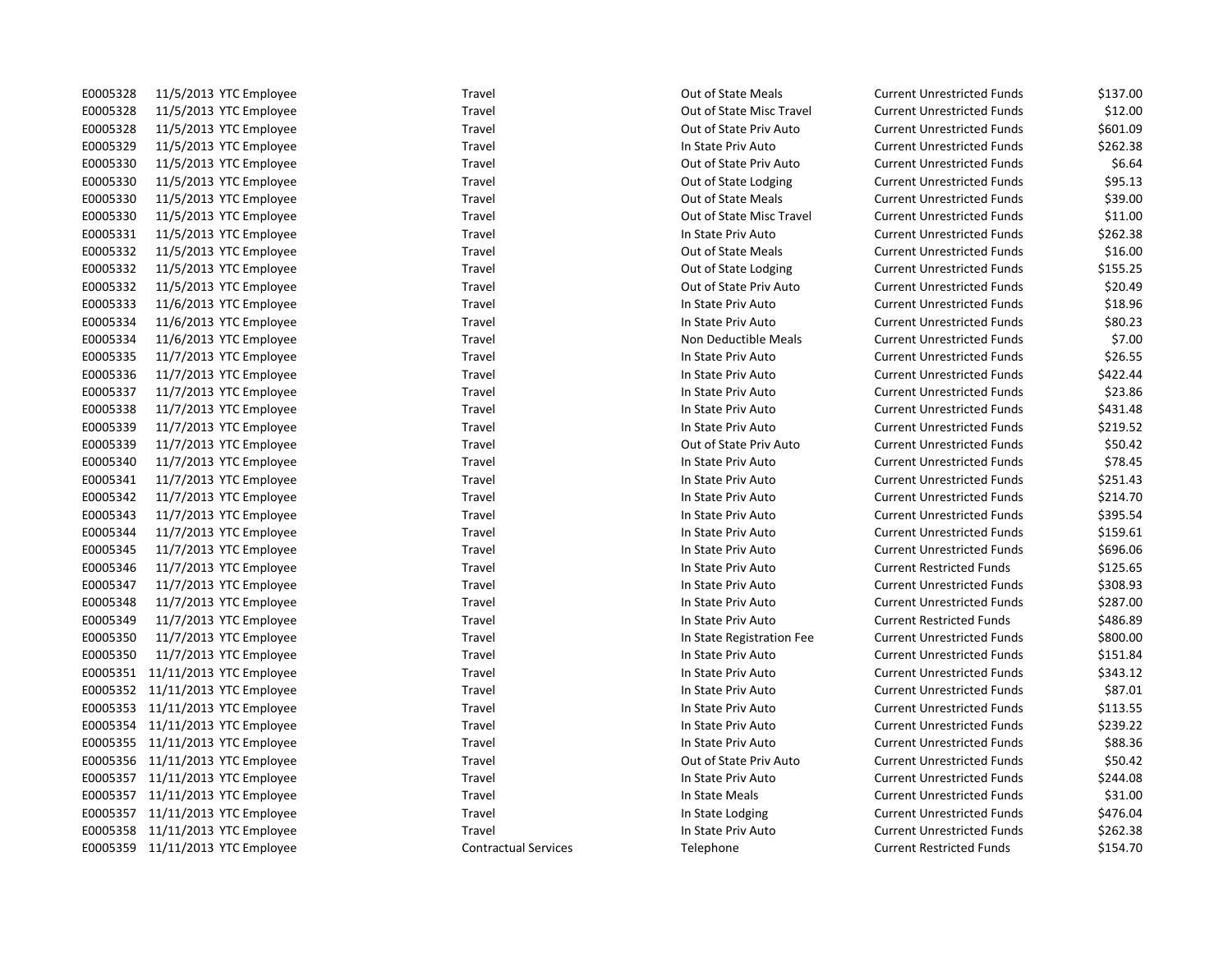| E0005359 | 11/11/2013<br>YTC Employee        |
|----------|-----------------------------------|
| E0005360 | 11/11/2013<br><b>YTC Employee</b> |
| E0005366 | 11/14/2013<br><b>YTC Employee</b> |
| E0005368 | 11/14/2013<br><b>YTC Employee</b> |
| E0005369 | 11/14/2013<br><b>YTC Employee</b> |
| E0005369 | 11/14/2013<br><b>YTC Employee</b> |
| E0005369 | 11/14/2013<br><b>YTC Employee</b> |
| E0005370 | 11/14/2013<br><b>YTC Employee</b> |
| E0005370 | 11/14/2013<br><b>YTC Employee</b> |
| E0005371 | 11/14/2013<br><b>YTC Employee</b> |
| E0005372 | 11/14/2013<br><b>YTC Employee</b> |
| E0005372 | 11/14/2013<br><b>YTC Employee</b> |
| E0005373 | 11/14/2013<br><b>YTC Employee</b> |
| E0005374 | 11/14/2013<br><b>YTC Employee</b> |
| E0005375 | 11/14/2013<br><b>YTC Employee</b> |
| E0005376 | <b>YTC Employee</b><br>11/14/2013 |
| E0005376 | 11/14/2013<br><b>YTC Employee</b> |
| E0005376 | 11/14/2013<br><b>YTC Employee</b> |
| E0005376 | 11/14/2013<br><b>YTC Employee</b> |
| E0005376 | 11/14/2013<br><b>YTC Employee</b> |
| E0005377 | 11/15/2013<br><b>YTC Employee</b> |
| E0005378 | 11/15/2013<br><b>YTC Employee</b> |
| E0005379 | <b>YTC Employee</b><br>11/15/2013 |
| E0005380 | 11/15/2013<br><b>YTC Employee</b> |
| E0005381 | 11/15/2013<br><b>YTC Employee</b> |
| E0005381 | 11/15/2013<br><b>YTC Employee</b> |
| E0005381 | 11/15/2013<br><b>YTC Employee</b> |
| E0005382 | 11/15/2013<br><b>YTC Employee</b> |
| E0005382 | 11/15/2013<br><b>YTC Employee</b> |
| E0005382 | <b>YTC Employee</b><br>11/15/2013 |
| E0005382 | 11/15/2013<br><b>YTC Employee</b> |
| E0005383 | 11/15/2013<br><b>YTC Employee</b> |
| E0005383 | 11/15/2013<br><b>YTC Employee</b> |
| E0005384 | 11/15/2013<br><b>YTC Employee</b> |
| E0005384 | 11/15/2013<br><b>YTC Employee</b> |
| E0005384 | 11/15/2013<br><b>YTC Employee</b> |
| E0005384 | 11/15/2013<br><b>YTC Employee</b> |
| E0005385 | 11/15/2013<br><b>YTC Employee</b> |
| E0005385 | 11/15/2013<br><b>YTC Employee</b> |
| E0005385 | 11/15/2013<br><b>YTC Employee</b> |
| E0005385 | 11/15/2013<br><b>YTC Employee</b> |
| E0005386 | 11/18/2013<br><b>YTC Employee</b> |
| E0005386 | 11/18/2013<br><b>YTC Employee</b> |
| E0005387 | 11/19/2013<br><b>YTC Emplovee</b> |

Contractual Services **11/2013** Other Professional Services Current Restricted Funds \$25.00 E0005360 11/11/2013 YTC Employee Travel In State Priv Auto Current Unrestricted Funds \$90.96 Travel **EXECUTE:** Travel In State Priv Auto Current Unrestricted Funds \$93.44 E0005368 11/14/2013 YTC Employee Travel In State Priv Auto Current Unrestricted Funds \$11.76 Travel **EXECUTE:** Travel Current Unrestricted Funds \$169.00 E0005369 11/14/2013 YTC Employee Travel Out of State Misc Travel Current Unrestricted Funds \$97.43 Travel **EXECUTE:** Travel Current Unrestricted Funds 5520.20 E0005370 11/14/2013 YTC Employee Travel Out of State Priv Auto Current Unrestricted Funds \$22.38 Travel **EXECUTE:** Travel Current Unrestricted Funds by 144.00 E000534.52 Travel Travel In State Priv Auto Current Unrestricted Funds \$4.52 Example 12005 111/2013 Travel In State Meals Current Unrestricted Funds 512.00 E00210 11 12/2013 In State Priv Auto Current Unrestricted Funds \$192.10 E0005373 11/14/2013 YTC Employee Travel In State Priv Auto Current Restricted Funds \$128.26 E0005374 11 12/2013 In State Priv Auto Current Unrestricted Funds 554.96 Travel **Education State Priv Auto** Current Unrestricted Funds \$233.91 Travel **EXECUTE:** In State Registration Fee Current Unrestricted Funds \$300.00 E0005376 111/14/2013 Travel In State Meals Current Unrestricted Funds \$26.00 E0005376 111 Travel Travel In State Lodging Current Unrestricted Funds 5445.67 Travel **EXECUTE:** In State Misc Travel Exp Current Unrestricted Funds \$44.00 Endel Travel Travel In State Priv Auto Current Unrestricted Funds \$228.48 Travel **EXECUTE:** In State Priv Auto Current Unrestricted Funds \$45.65 Equipplies and Materials Theorem Completes Current Unrestricted Funds 534.60 Travel **EXECUTE:** Travel Travel Non Deductible Meals Current Unrestricted Funds \$7.00 Entertainment Eurenal In State Priv Auto Current Restricted Funds \$66.67 Endel Travel Travel State Priv Auto Current Unrestricted Funds \$237.30 E0005381 11/15/2013 YTC Employee Travel In State Lodging Current Unrestricted Funds \$287.40 Endel State Meals Current Unrestricted Funds \$52.00 Travel **EXECUTE:** Out of State Lodging Current Unrestricted Funds \$619.96 E0005382 11/15/2013 YTC Employee Travel Out of State Air Trans Current Unrestricted Funds \$25.00 Travel **EXECUTE:** Travel Current Unrestricted Funds by 29.38 Travel **EXECUTE:** Current Unrestricted Funds \$107.10 E00053830 11 12/15/2014 In State Meals Current Unrestricted Funds 59.00 E00339.90 Travel **EXECUTE:** Travel Current Unrestricted Funds 5201.70 Travel **EXECUTE:** Travel Current Unrestricted Funds 5636.10 Travel **Education State Registration Fees** Current Unrestricted Funds \$520.00 E0005384 11/15/2013 YTC Employee Travel Out of State Meals Current Unrestricted Funds \$89.00 E0005 11 12/15/2014 Travel In State Lodging Current Unrestricted Funds \$313.52 Example 11 Travel 111 Current Unrestricted Funds Current Unrestricted Funds 531.00 E005366 1117 Travel Travel In State Priv Auto Current Unrestricted Funds 578.86 E00535.92 Travel Travel Exp Current Unrestricted Funds \$25.92 Endel Travel Travel State Priv Auto Current Unrestricted Funds \$229.26 E0005394 10005 11 Travel In State Priv Auto Current Restricted Funds \$225.94 Contractual Services **Education & Training Serv** Current Unrestricted Funds \$770.00